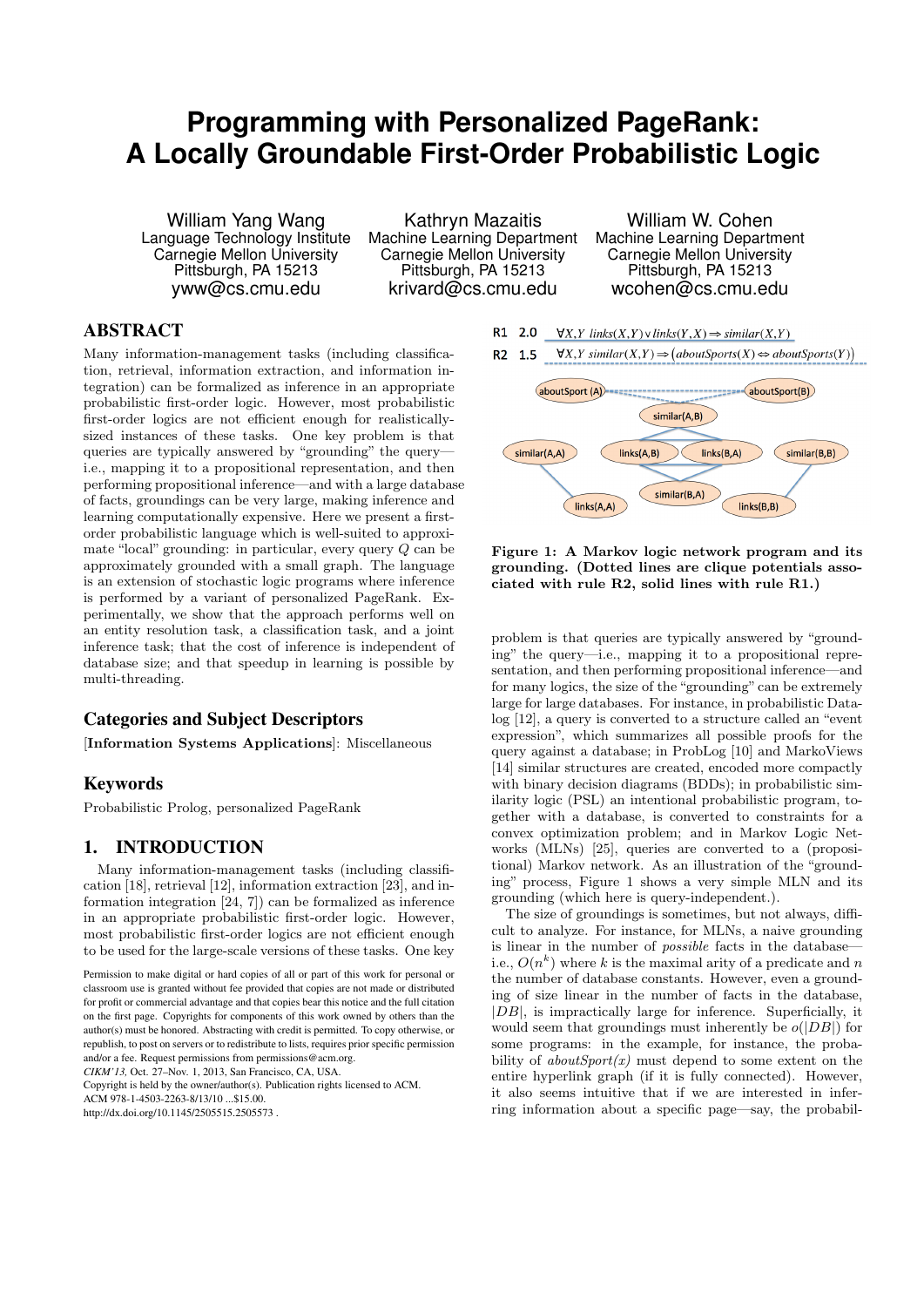ity of  $aboutSpot(d1)$ —then the parts of the network only distantly connected to  $d1$  are likely to have a small influence. This suggests that an approximate grounding strategy might be feasible, in which a query such as  $aboutSpot(d1)$ would be grounded by constructing a small subgraph of the full network, followed by inference on this small "locally grounded" subgraph. Likewise, consider learning (e.g., from a set of queries Q with their desired truth values). Learning might proceed by locally-grounding every query goal, allowing learning to also take less than  $O(|DB|)$  time.

In this paper, we present a first-order probabilistic language which is well-suited to approximate "local" grounding. We present an extension to stochastic logic programs (SLP) [9] that is biased towards short derivations, and show that this is related to personalized PageRank (PPR) [22, 6] on a linearized version of the proof space. Based on the connection to PPR, we develop a proveably-correct approximate inference scheme, and an associated proveably-correct approximate grounding scheme: specifically, we show that it is possible to prove a query, or to build a graph which contains the information necessary for weight-learning, in time  $O(\frac{1}{\alpha \epsilon})$ , where  $\alpha$  is a reset parameter associated with the bias towards short derivations, and  $\epsilon$  is the worst-case approximation error across all intermediate stages of the proof. This means that both inference and learning can be approximated in time independent of the size of the underlying database—a surprising and important result.

The ability to locally ground queries has another important consequence: it is possible to decompose the problem of weight-learning to a number of moderate-size subtasks (in fact, tasks of size  $O(\frac{1}{\alpha \epsilon})$  or less) which are weakly coupled. Based on this we outline a parallelization scheme, which in our initial implementation provides an order-of-magnitude speedup in learning time.

Below, we will first introduce our formalism, and then describe our weight-learning algorithm. We will then present experimental results on a prototypical inference task, and compare the scalability of our method to Markov logic networks. We finally discuss related work and conclude.

## 2. PROGRAMMING WITH PERSONALIZED PAGERANK (PROPPR)

#### 2.1 Inference as Graph Search

We will now describe our "locally groundable" first-order probabilistic language, which we call ProPPR. Inference for ProPPR is based on a personalized PageRank process over the proof constructed by Prolog's Selective Linear Definite (SLD) resolution theorem-prover. To define the semantics we will use notation from logic programming [17]. Let LP be a program which contains a set of definite clauses  $c_1, \ldots, c_n$ , and consider a conjunctive query  $Q$  over the predicates appearing in LP. A traditional Prolog interpreter can be viewed as having the following actions. First, construct a "root vertex"  $v_0$ , which is a pair  $(Q, Q)$  and add it to an otherwise-empty graph  $G'_{Q,LP}$ . (For brevity, we drop the subscripts of  $G'$  where possible.) Then recursively add to  $G'$  new vertices and edges as follows: if  $u$  is a vertex of the form  $(Q, (R_1, \ldots, R_k))$ , and c is a clause in LP of the form  $R' \leftarrow S'_1, \ldots, S'_\ell$ , and  $R_1$  and  $R'$  have a most general unifier  $\theta = mgu(R_1, R')$ , then add to G' a new edge  $u \to v$ where  $v = (Q\theta, (S'_1, \ldots, S'_\ell, R_2, \ldots, R_k)\theta)$ . Let us call  $Q\theta$ 

Table 1: A simple program in ProPPR. See text for explanation.

| $about(X,Z)$ : handLabeled $(X,Z)$   | $# \text{ base.}$       |
|--------------------------------------|-------------------------|
| $about(X,Z)$ : $sim(X,Y),about(Y,Z)$ | $#$ prop.               |
| $sim(X,Y)$ :- links $(X,Y)$          | $# \, \text{sim,link.}$ |
| $sim(X,Y)$ :-                        |                         |
| hasWord(X,W), hasWord(Y,W),          |                         |
| linkedBy(X,Y,W)                      | $# \, \text{sim,word.}$ |
| $linkedBy(X,Y,W)$ :- true            | $\#$ by $(W)$ .         |

the transformed query and  $(S'_1, \ldots, S'_\ell, R_2, \ldots, R_k) \theta$  the associated subgoal list. If a subgoal list is empty, we will denote it by  $\Box$ . Here  $Q\theta$  denotes the result of applying the substitution  $\theta$  to  $Q$ ; for instance, if  $Q = about(a, Z)$  and  $\theta = \{Z = fashion\}$ , then  $Q\theta$  is about(a, fashion).

The graph  $G'$  is often large or infinite so it is not constructed explicitly. Instead Prolog performs a depth-first search on  $G'$  to find the first *solution vertex v*—i.e., a vertex with an empty subgoal list—and if one is found, returns the transformed query from  $v$  as an answer to  $Q$ . Table 1 and Figure 2 show a simple Prolog program and a proof graph for it.<sup>1</sup> Given the query  $Q = about(a, Z)$ , Prolog's depth-first search would return  $Q = about(a, fashion)$ .

Note that in this proof formulation, the nodes are conjunctions of literals, and the structure is, in general, a digraph (rather than a tree). Also note that the proof is encoded as a graph, not a hypergraph, even if the predicates in the LP are not binary: the edges represent a step in the proof that reduces one conjunction to another, not a binary relation between entities.

#### 2.2 From SLPs to ProPPR

In stochastic logic programs (SLPs) [9], one defines a randomized procedure for traversing the graph  $G'$ , which thus defines a probability distribution over vertices  $v$ , and hence (by selecting only solution vertices) a distribution over transformed queries (i.e. answers)  $Q\theta$ . The randomized procedure thus produces a distribution over possible answers, which can be tuned by learning to upweight desired (correct) answers and downweight others.

In past work, the randomized traversal of  $G'$  was defined by a probabilistic choice, at each node, of which clause to apply, based on a weight for each clause. We propose two extensions. First, we will introduce a new way of computing clause weights, which allows for a potentially richer parameterization of the traversal process. We will associate with each edge  $u \to v$  in the graph a *feature vector*  $\phi_{u \to v}$ . This edge is produced indirectly, by associating with every clause  $c \in LP$  a function  $\Phi_c(\theta)$ , which produces the vector  $\phi$  associated with an application of c using mgu  $\theta$ . This feature vector<sup>3</sup> is computed during theorem-proving, and used to annotate the edge  $u \to v$  in G' created by apply-

 $1$ <sup>1</sup>The annotations after the hashmarks and the edge labels in the proof graph will be described below. For conciseness, only  $R_1, \ldots, R_k$  is shown in each node  $u = (Q, (R_1, \ldots, R_k)).$ <sup>2</sup>We use a set to denote a sparse vector with  $0/1$  weights.

<sup>3</sup>An example of the feature vector would be: if the last clause of the program in Table 1 was applied to  $(Q, linkedBy(a, c, sprinter), about(c, Z))$  with mgu  $\theta =$  ${X = a, Y = c, W = sprinter}$  then  $\Phi_c(\theta)$  would be  ${by (sprinter)}$ .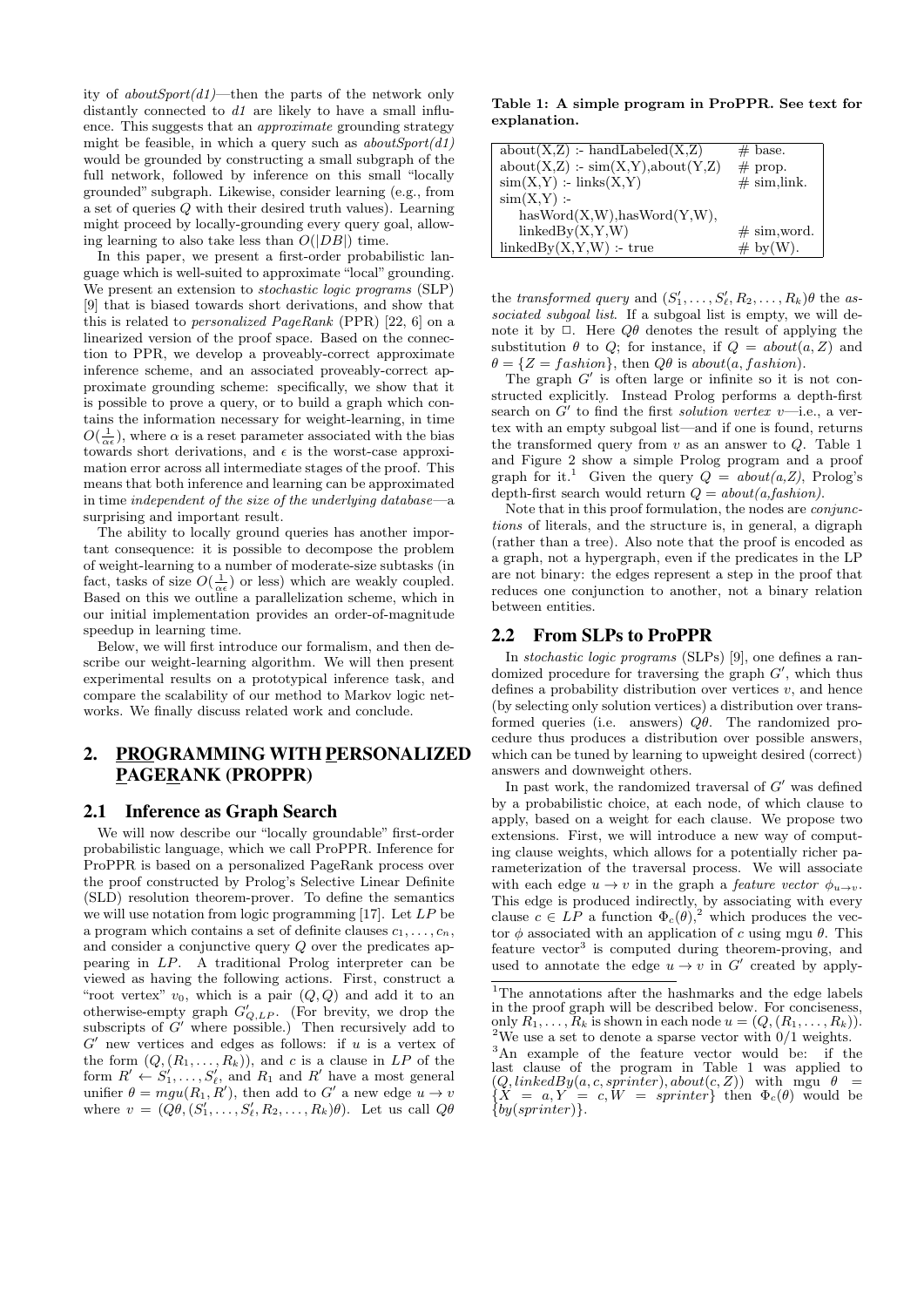

Figure 2: A partial proof graph for the query  $about(a, Z)$ . The upper right shows the link structure between documents  $a, b, c$ , and  $d$ , and some of the words in the documents. Restart links are not shown.

ing c with mgu  $\theta$ . Finally, an edge  $u \to v$  will be traversed with probability  $Pr(v|u) \propto f(\mathbf{w}, \phi_{u\to v})$  where **w** is a parameter vector and where  $f(\mathbf{w}, \phi)$  is a weighting function—e.g.,  $f(\mathbf{w}, \phi) = \exp(\mathbf{w}_i \cdot \phi)$ . This weighting function now determines the probability of a transition, in theorem-proving, from u to v: specifically,  $Pr_{\mathbf{w}}(v|u) \propto f(\mathbf{w}, \phi_{u\to v})$ . Weights in w default to 1.0, and learning consists of tuning these.

The second and more fundamental extension is to add edges in  $G'$  from every solution vertex to itself, and also add an edge from every vertex to the start vertex  $v_0$ . We will call this augmented graph  $G_{Q,LP}$  below (or just G if the subscripts are clear from context). These links make SLP's graph traversal a *personalized* PageRank (PPR) procedure, sometimes known as random-walk-with-restart [30]. These links are annotated by another feature vector function  $\Phi_{\text{restart}}(R)$ , which is applied to the leftmost literal R of the subgoal list for u to annotate the edge  $u \to v_0$ .

These links back to the start vertex bias the traversal of the proof graph to upweight the results of short proofs. To see this, note that if the restart probability  $P(v_0|u) = \alpha$  for every node u, then the probability of reaching any node at depth d is bounded by  $(1 - \alpha)^d$ .

To summarize, if u is a node of the search graph,  $u =$  $(Q\theta, (R_1, \ldots, R_k))$ , then the transitions from u, and their respective probabilities, are defined as follows, where Z is an appropriate normalizing constant:

• If  $v = (Q\theta\sigma, (S'_1, \ldots, S'_\ell, R2, \ldots, R_k)\theta\sigma)$  is a state derived by applying the clause c (with mgu  $\sigma$ ), then

$$
\Pr_{\mathbf{w}}(v|u) = \frac{1}{Z} f(\mathbf{w}, \Phi_c(\theta \circ \sigma))
$$

• If  $v = v_0 = (Q, Q)$  is the initial state in G, then

$$
\Pr_{\mathbf{w}}(v|u) = \frac{1}{Z} f(\mathbf{w}, \Phi_{\text{restart}}(R_1\theta))
$$

• If v is any other node, then  $Pr(v|u) = 0$ .

Finally we must specify the functions  $\Phi_c$  and  $\Phi_{\text{restart}}$ . For clauses in LP, the feature-vector producing function  $\Phi_c(\theta)$ for a clause is specified by annotating  $c$  as follows: every clause  $c = (R \leftarrow S_1, \ldots, S_k)$  can be annotated with an additional conjunction of "feature literals"  $F_1, \ldots, F_\ell$ , which are written at the end of the clause after the special marker "#". The function  $\Phi_c(\theta)$  then returns a vector  $\phi = \{F_1\theta, \ldots, F_\ell\theta\},\$ where every  $F_i \theta$  must be ground.

The requirement<sup>4</sup> that edge features  $F_i \theta$  are ground is the reason for introducing the apparently unnecessary predicate  $linkedBy(X, Y, W)$  into the program of Table 1: adding the feature literal  $by(W)$  to the second clause for sim would result in a non-ground feature  $by(W)$ , since W is a free variable when  $\Phi_c$  is called. Notice also that the weight on the  $by(W)$  features are meaningful, even though there is only one clause in the definition of  $linkedBy$ , as the weight for applying this clause competes with the weight assigned to the restart edges.

It would be cumbersome to annotate every database fact, and difficult to learn weights for so many features. Thus, if c is the unit clause that corresponds to a database fact, then  $\Phi_c(\theta)$  returns a default value  $\phi = \{db\}$ , where db is a special feature indicating that a database predicate was used.<sup>5</sup>

The function  $\Phi_{\text{restart}}(R)$  depends on the functor and arity of R. If R is defined by clauses in  $LP$ , then  $\Phi_{\text{restart}}(R)$ returns a unit vector  $\phi = \{ \text{defRestart} \}.$  If R is a database predicate (e.g.,  $hasWord(doc1, W)$ ) then we follow a slightly different procedure, which is designed to ensure that the restart link has a reasonably large weight even with unit feature weights: we compute  $n$ , the number of possible bindings for R, and set  $\phi[default] = n \cdot \frac{\alpha}{1-\alpha}$ , where  $\alpha$  is a global parameter. This means that with unit weights, after normalization, the probability of following the restart link will be  $\alpha$ .

Putting this all together with the standard iterative approach to computing personalized PageRank over a graph

<sup>&</sup>lt;sup>4</sup>The requirement that the feature literals returned by  $\Phi_c(\theta)$ must be ground in  $\theta$  is not strictly necessary for correctness. However, in developing ProPPR programs we noted than non-ground features were usually not what the programmer intended.

 ${}^{5}$ If a non-database clause c has no annotation, then the default vector is  $\phi = \{id(c)\}\text{, where } c \text{ is an identifier for the }$ clause c.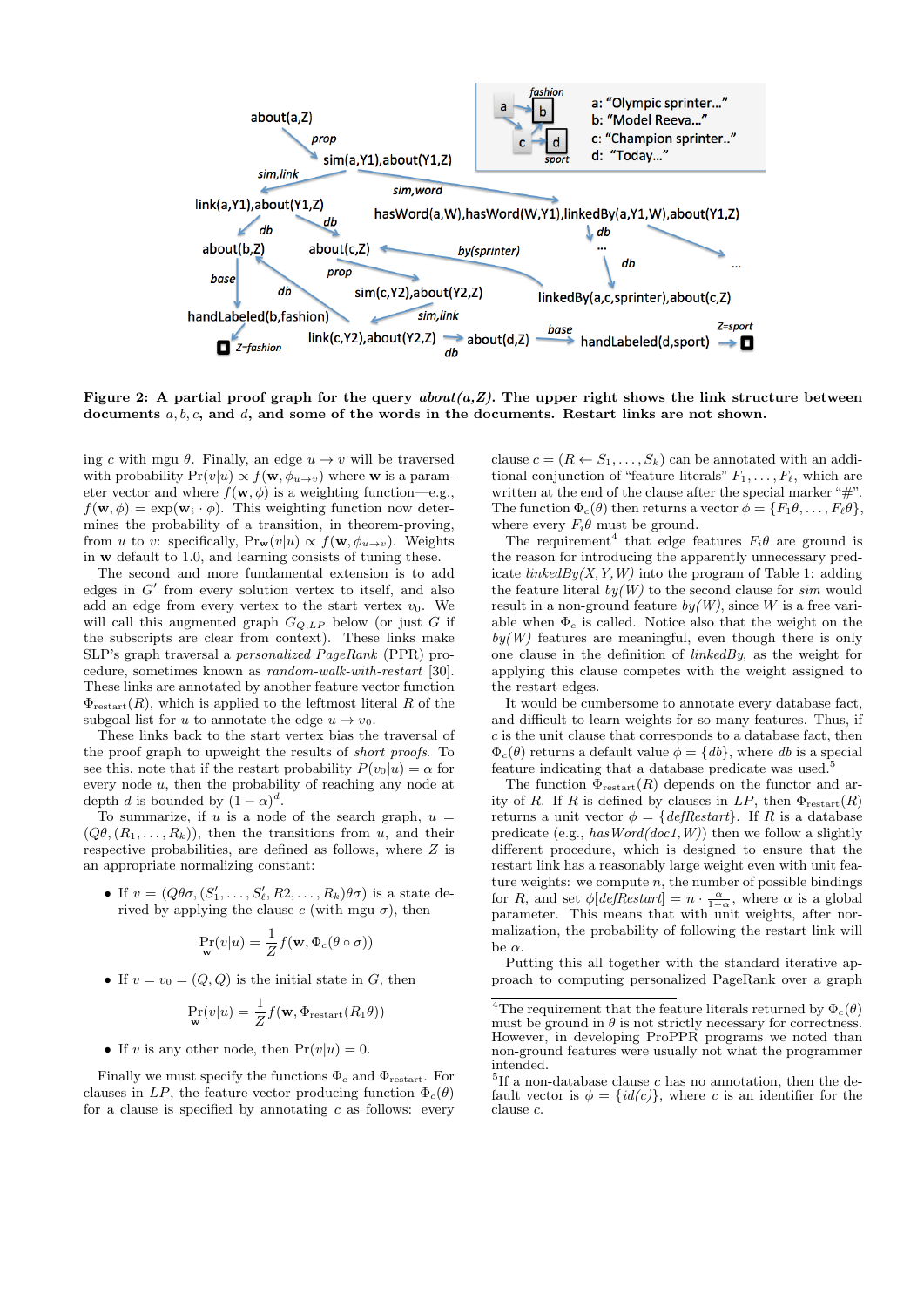[22], we arrive at the following inference algorithm for answering a query Q, using a weight vector w. Below, we let  $N_{v_0}(u)$  denote the *neighbors* of u—i.e., the set of nodes v where  $Pr(v|u) > 0$  (including the restart node  $v = v_0$ ). We also let **W** be a matrix such that  $\mathbf{W}[u, v] = \text{Pr}_{\mathbf{w}}(v|u)$ , and in our discussion, we use  $\text{ppr}(v_0)$  to denote the personalized PageRank vector for  $v_0$ .

- 1. Let  $v_0 = (Q, Q)$  be the start node of the search graph. Let G be a graph containing just  $v_0$ . Let  $\mathbf{v}^0 = \{v_0\}.$
- 2. For  $t = 1, \ldots, T$  (i.e., until convergence):

For each u with non-zero weight in  $v^{t-1}$ , and each  $v \in N_{u+0}(u)$ , add  $(u, v, \phi_{u\to v})$  to G with weight  $Pr_{\mathbf{w}}(v|u)$ , and set  $\mathbf{v}^t = \mathbf{W} \cdot \mathbf{v}^{t-1}$ 

3. At this point  $\mathbf{v}^T \approx \mathbf{ppr}(v_0)$ . Let S be the set of nodes  $(Q\theta, \Box)$  that have empty subgoal lists and non-zero weight in  $\mathbf{v}^T$ , and let  $Z = \sum_{u \in S} \mathbf{v}^T[u]$ . The final probability for the literal  $L = Q\theta$  is found by extracting these solution nodes  $S$ , and renormalizing:

$$
\Pr_{\mathbf{w}}(L) \equiv \frac{1}{Z} \mathbf{v}^{T}[(L, \Box)]
$$

For example, given the query  $Q = about(a, Z)$  and the program of Table 1, this procedure would give assign a non-zero probability to the literals  $about(a, sport)$  and  $about(a, fashion)$ , concurrently building the graph of Figure 2.

#### 2.3 Locally Grounding a Query

Note that this procedure both performs inference (by computing a distribution over literals  $O\theta$ ) and "grounds" the query, by constructing a graph G. ProPPR inference for this query can be re-done efficiently, by running an ordinary PPR process on G. This is useful for faster weight learning. Unfortunately, the grounding  $G$  can be very large: it need not include the entire database, but if  $T$  is the number of iterations until convergence for the sample program of Table 1 on the query  $Q = about(d, Y)$ , G will include a node for every page within  $T$  hyperlinks of  $d$ .

To construct a more compact local grounding graph  $G$ , we adapt an approximate personalized PageRank method called PageRank-Nibble [2]. This method has been used for the problem of local partitioning: in local partitioning, the goal is to find a small, low-conductance component  $G$  of a large graph  $G$  that contains a given node  $v$ .

The PageRank-Nibble-Prove algorithm is shown in Table 2. It maintains two vectors: p, an approximation to the personalized PageRank vector associated with node  $v_0$ , and **r**, a vector of "residual errors" in **p**. Initially, **p** =  $\emptyset$ and  $\mathbf{r} = \{v_0\}$ . The algorithm repeatedly picks a node u with a large residual error  $r[u]$ , and reduces this error by distributing a fraction  $\alpha'$  of it to  $p[u]$ , and the remaining fraction back to  $\mathbf{r}[u]$  and  $\mathbf{r}[v_1], \ldots, \mathbf{r}[v_n]$ , where the  $v_i$ 's are the neighbors of  $u$ . The order in which nodes  $u$  are picked does not matter for the analysis (in our implementation, we follow Prolog's usual depth-first search as much as possible.) Relative to PageRank-Nibble, the main differences are the the use of a lower-bound on  $\alpha$  rather than a fixed restart weight and the construction of the graph  $\ddot{G}$ .

Following the proof technique of Andersen et al. [2], it can be shown that after each push,  $\mathbf{p} + \mathbf{r} = \mathbf{p}\mathbf{p}\mathbf{r}(v_0)$ . It is also clear than when PageRank-Nibble terminates, then for any

u, the error  $\mathbf{ppr}(v_0)[u] - \mathbf{p}[u]$  is bounded by  $\epsilon|N(u)|$ : hence, in any graph where  $N(u)$  is bounded, a good approximation can be obtained. It can also be shown [2] that the subgraph  $\hat{G}$  is in some sense a "useful" subset of the full proof space: for an appropriate setting of  $\epsilon$ , if there is a low-conductance subgraph  $G_*$  of the full graph that contains  $v_0$ , then  $G_*$  will be contained in  $\hat{G}$ : thus if there is a subgraph  $G_*$  containing  $v_0$  that approximates the full graph well, PageRank-Nibble will find (a supergraph of)  $G_*$ .

Finally, we have the following efficiency bound:

THEOREM 1 (ANDERSEN, CHUNG, LANG). Let  $u_i$  be the i -th node pushed by PageRank-Nibble-Prove. Then,  $\sum_i |N(u_i)| < \frac{1}{\alpha' \epsilon}$ .

This can be proved by noting that initially  $||\mathbf{r}||_1 = 1$ , and also that  $||\mathbf{r}||_1$  decreases by at least  $\alpha' \epsilon |N(u_i)|$  on the *i*-th push. As a direct consequence we have the following:

COROLLARY 1. The number of edges in the graph  $\hat{G}$  produced by PageRank-Nibble-Prove is no more than  $\frac{1}{\alpha'\epsilon}$ .

Importantly, the bound holds independent of the size of the full database of facts. The bound also holds regardless of the size or loopiness of the full proof graph, so this inference procedure will work for recursive logic programs.

To summarize, we have outlined an efficient approximate proof procedure, which is closely related to personalized PageRank. As a side-effect of inference for a query  $Q$ , this procedure will create a ground graph  $\hat{G}_Q$  on which personalized PageRank can be run directly, without any (relatively expensive) manipulation of first-order theorem-proving constructs such as clauses or logical variables. As we will see, this "locally grounded" graph will be very useful in learning weights w to assign to the features of a ProPPR program.

As an illustration of the sorts of ProPPR programs that are possible, some small sample programs are shown in Figure 3. Clauses  $c_1$  and  $c_2$  are, together, a bag-of-words classifier: each proof of  $predictedClass(D, Y)$  adds some evidence for  $D$  having class  $Y$ , with the weight of this evidence depending on the weight given to  $c_2$ 's use in establishing re $lated(w, y)$ , where w and y are a specific word in D and y is a possible class label. In turn,  $c_2$ 's weight depends on the weight assigned to the  $r(w, y)$  feature by **w**, relative to the weight of the restart link.<sup>6</sup> Adding  $c_3$  and  $c_4$  to this program implements label propagation, and adding  $c_5$  and  $c_6$ implements a sequential classifier.

These examples show that, in spite of its efficient inference procedure, and its limitation to only definite clauses, ProPPR appears to have much of the expressive power of MLNs [11], in that many useful heuristics can apparently be encoded.

#### 2.4 Learning for ProPPR

As noted above, inference for a query Q in ProPPR is based on a personalized PageRank process over the graph associated with the SLD proof of a query goal G. More specifically, the edges  $u \to v$  of the graph G are annotated with feature vectors  $\phi_{u\to v}$ , and from these feature vectors, weights are computed using a parameter vector w, and finally normalized to form a probability distribution over the

<sup>&</sup>lt;sup>6</sup>The existence of the restart link thus has another important role in this program, as it avoids a sort of "label bias problem" in which local decisions are difficult to adjust.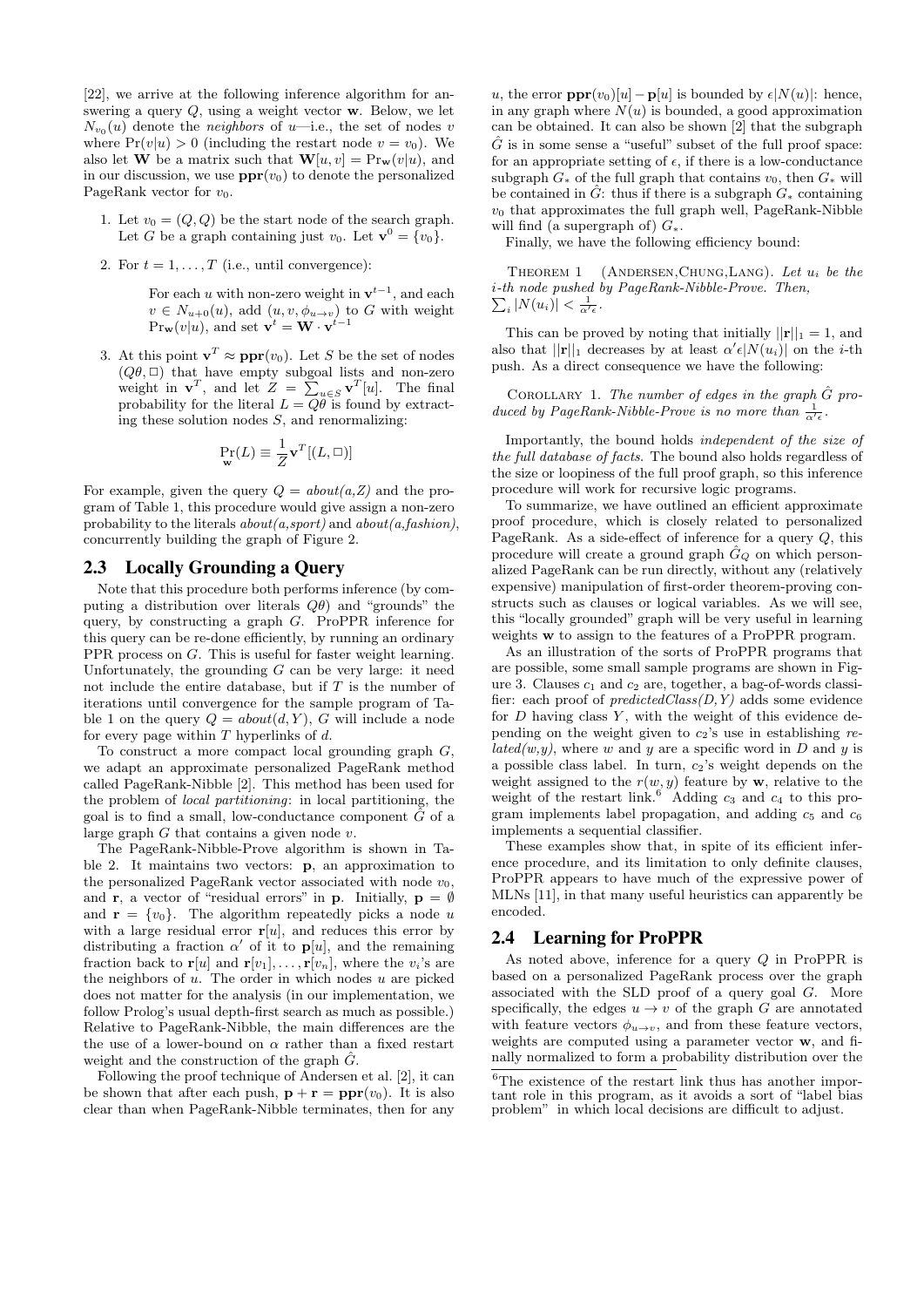Table 2: The PageRank-Nibble-Prove algorithm for inference in ProPPR.  $\alpha'$  is a lower-bound on  $Pr(v_0|u)$  for any node u to be added to the graph  $\hat{G}$ , and  $\epsilon$  is the desired degree of approximation.

define PageRank-Nibble-Prove(
$$
Q
$$
):  
\nlet  $\mathbf{v} = \text{PageRank-Nibble}((Q, Q), \alpha', \epsilon)$   
\nlet  $S = \{u : \mathbf{p}[u] > u \text{ and } u = (Q\theta, \Box)\}$   
\nlet  $Z = \sum_{u \in S} \mathbf{p}[u]$   
\ndefine  $\text{Pr}_{\mathbf{w}}(L) \equiv \frac{1}{Z} \mathbf{v}[(L, \Box)]$   
\nend  
\ndefine PageRank-Nibble( $v_0, \alpha', \epsilon$ ):  
\nlet  $\mathbf{p} = \mathbf{r} = \mathbf{0}$ , let  $\mathbf{r}[v_0] = 1$ , and let  $\hat{G} = \emptyset$   
\nwhile  $\exists u : \mathbf{r}(u)/|N(u)| > \epsilon$  do: push( $u$ )  
\nreturn  $\mathbf{p}$   
\nend

neighbors of u. The "grounded" version of inference is thus a personalized PageRank process over a graph with featurevector annotated edges.

In prior work, Backstrom and Leskovec [3] outlined a family of supervised learning procedures for this sort of annotated graph. In the simpler case of their learning procedure, an example is a triple  $(v_0, u, y)$  where  $v_0$  is a query node, u is a node in in the personalized PageRank vector  $\mathbf{p}_{v_0}$  for  $v_0, y$  is a target value, and a loss  $\ell(v_0, u, y)$  is incurred if  $\mathbf{p}_{v_0}[u] \neq y$ . In the more complex case of "learning to rank", an example is a triple  $(v_0, u_+, u_-)$  where  $v_0$  is a query node,  $u_+$  and  $u_$ are nodes in in the personalized PageRank vector  $\mathbf{p}_{v_0}$  for  $v_0$ , and a loss is incurred unless  $\mathbf{p}_{v_0}[u_+] \ge \mathbf{p}_{v_0}[u_-]$ . The core of Backstrom and Leskovic's result is a method for computing the gradient of the loss on an example, given a differentiable feature-weighting function  $f(\mathbf{w}, \phi)$  and a differentiable loss function  $\ell$ . The gradient computation is broadly similar to the power-iteration method for computation of the personalized PageRank vector for  $v_0$ . Given the gradient, a number of optimization methods can be used to compute a local optimum.

Instead of directly using the above learning approach for ProPPR, we decompose the pairwise ranking loss into a standard positive-negative log loss function. The training data D is a set of triples  $\{(Q^1, P^1, N^1), \ldots, (Q^m, P^m, N^m)\}$ where each  $Q^k$  is a query,  $P^k = \langle Q \theta_+^1, \ldots, Q \theta_+^I \rangle$  is a list of correct answers, and  $N^k$  is a list  $\langle Q\theta^1_-, \ldots, Q\theta^J_\alpha \rangle$  incorrect answers. We use a log loss with  $L_2$  regularization of the parameter weights. Hence the final function to be optimized is

$$
- \Bigg( \sum_{k=1}^{I} \log \mathbf{p}_{v_0}[u_+^k] + \sum_{k=1}^{J} \log(1-\mathbf{p}_{v_0}[u_-^k]) \Bigg) + \mu ||\mathbf{w}||_2^2
$$

To optimize this loss, we use stochastic gradient descent (SGD), rather than the quasi-Newton method of Backstrom and Leskovic. Weights are initialized to  $1.0 + \delta$ , where  $\delta$  is randomly drawn from [0, 0.01]. We set the learning rate  $\beta$ of SGD to be  $\beta = \frac{\eta}{\text{epoch}^2}$  where epoch is the current epoch in SGD, and  $\eta$ , the initial learning rate, defaults to 1.0.

We implemented SGD because it is fast and has been adapted to parallel learning tasks [32, 21]. Local grounding means that learning for ProPPR is quite well-suited to parallelization. The step of locally grounding each  $Q^i$  is

```
define push(u, \alpha'):
        comment: this modifies p, r, and \hat{G}\mathbf{p}[u] = \mathbf{p}[u] + \alpha' \cdot \mathbf{r}[u]\mathbf{r}[u] = \mathbf{r}[u] \cdot (1 - \alpha')for v \in N(u):
               add the edge (u, v, \phi_{u\to v}) to \hat{G}if v = v_0 then \mathbf{r}[v] = \mathbf{r}[v] + \Pr(v|u)\mathbf{r}[u]else \mathbf{r}[v] = \mathbf{r}[v] + (\text{Pr}(v|u) - \alpha')\mathbf{r}[u]endfor
end
```
"embarassingly" parallel, as every grounding can be done independently. To parallelize the weight-learning stage, we use multiple threads, each of which computes the gradient over a single grounding  $\hat{G}_{Q^k}$ , and all of which accesses a single shared parameter vector w. Although the shared parameter vector is a potential bottleneck [31], it is not a severe one, as the gradient computation dominates the learning cost.<sup>7</sup>

#### 3. EXPERIMENTS

### 3.1 Sample Tasks

To evaluate this method, we use data from several tasks. Because the semantics of ProPPR and other probabilistic logics are different, the tasks are evaluated by ranking the possible answers to a query, and scoring the ranking by a standard measure such as AUC; in other words, we are not attempting to evaluate the absolute probability scores produced by ProPPR, only the relative scores for a query.

Our first sample task is an entity resolution task previously studied as a test case for MLNs [27]. The program we use in the experiments is shown in Table 4: it is approximately the same as the  $MLN(B+T)$  approach from Singla and Domingos.<sup>8</sup> To evaluate accuracy, we use the CORA dataset, a collection of 1295 bibliography citations that refer to 132 distinct papers. We set the regularization coefficient  $\mu$  to 0.001, the number of epochs to 5, and the learning rate parameter  $\eta$  to 1. An  $L_2$ -regularized standard log loss function was used in our objective function.

Our second task is a bag-of-words classification task, which was previously studied as a test case for both ProbLog [13] and MLNs [18]. In this experiment, we use the following ProPPR program:

 $class(X,Y) : has(X,W), isLabel(Y), related(W,Y).$ related(W,Y) :- true,  $\# w(W,Y)$ .

which is a bag-of-words classifier that is approximately the same as the ones used by Gutmann et al. [13], as well as

 $7$ This is not the case when learning a linear classifier, where gradient computations are much cheaper.

The principle difference is that we do not include tests on the absence of words in a field in our clauses, and we drop the non-horn clauses from their program.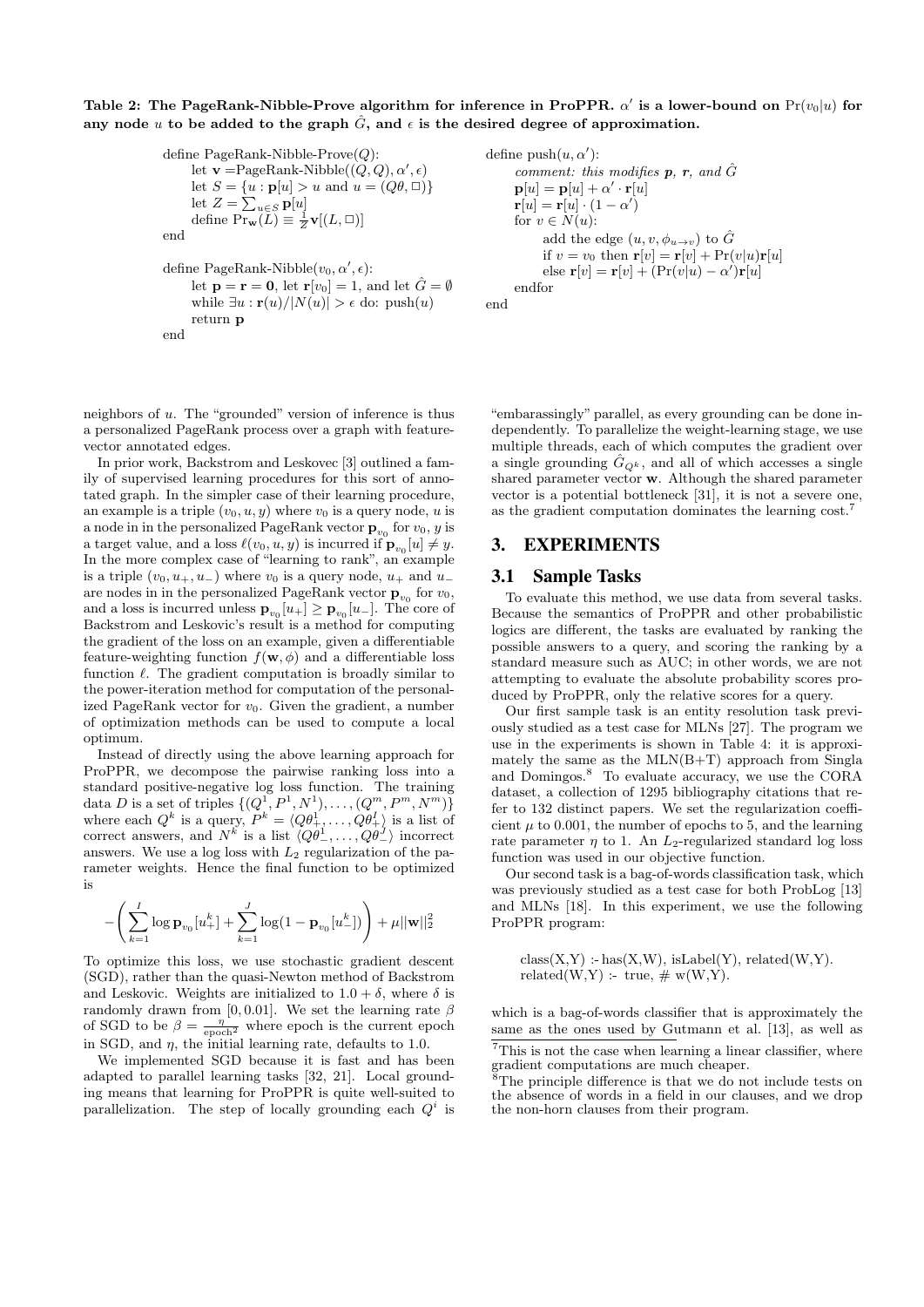Table 3: Some more sample ProPPR programs.  $LP = \{c_1, c_2\}$  is a bag-of-words classifier (see text).  $LP = \{c_1, c_2\}$  ${c_1, c_2, c_3, c_4}$  is a recursive label-propagation scheme, in which predicted labels for one document are assigned to similar documents, with similarity being an (untrained) cosine distance-like measure.  $LP = \{c_1, c_2, c_5, c_6\}$  is a sequential classifier for document sequences.

> $c_1$ : predictedClass(Doc,Y) :possibleClass(Y), hasWord(Doc,W), related(W,Y)  $\#$  c1.  $c_2$ : related(W,Y) :- true,  $\#$  relatedFeature(W,Y)

Database predicates: hasWord(D,W): doc D contains word W  $inDoc(W,D): doc(D) contains word W$ previous(D1,D2): doc D2 precedes D1  $possible Class(Y): Y$  is a class label

Lowd and Domingos<sup>9</sup> [18]. The dataset we use is the WebKb dataset, which includes a set of web pages from four computer science departments (Cornell, Wisconsin, Washington, and Texas). Each web page has one or multiple labels: course, department, faculty, person, research project, staff, and student. The task is to classify the given URL into the above categories. This dataset has a total of 4165 web pages. Using our ProPPR program, we learn a separate weight for each word for each label.

In addition to the entity resolution task and the bag-ofwords classification task, we also investigate our approach for joint inference in a link (relation) prediction problem. In this experiment, our goal is to answer the following question: can we use ProPPR to perform joint inference to improve the performance of a link prediction task on a relational knowledge base? To do this, we use a subset of 19,527 beliefs from a knowledge base, which is extracted imperfectly from the web by NELL, a never-ending language learner [5]. The training set contains 12,331 queries, and the test set contains 1,185 queries. In contrast to a previous approach [16] for link prediction, we combine the top-ranked paths learned by PRA, another method for link prediction that we have applied to the NELL's KB [15], and transform these paths into ProPPR programs, then perform joint inference to predict the links between entities. The total number of translated rules is 797, and  $\epsilon$  was set to 0.00001. One goal of this experiment is to evaluate the performance of ProPPR on larger logic programs, containing hundreds of rules. To do this, we build on a previous approach [16] called PRA for link prediction, which learns weighted sets of "paths" of relations. We compare two experimental settings: the rules (paths) that are non-recursive and recursive. A non-recursive rule only makes use of the information in the database, and therefore cannot be used for joint learning with other learned PRA rules. For example, the relation agentActsinLocation only has the following non-recursive rule:

```
c_3: predictedClass(Doc,Y) :-
      similar(Doc,OtherDoc),
      predictedClass(OtherDoc,Y) \# c3.
c_4: similar(Doc1,Doc2) :-
      hasWord(Doc1,W),
      inDoc(W,Doc2) \# c4.c_5: predictedClass(Doc,Y) :-
```

```
previous(Doc,OtherDoc),
      predictedClass(OtherDoc,OtherY),
      transition(OtherY,Y) \# c5.
c_6: transition(Y1,Y2) :- true,
   # transitionFeature(Y1,Y2)
```
agentActsinLocation :- fact agentActsinLocation.

and this fact agentActsinLocation predicate only uses the beliefs in the database, but not other PRA rules. Recursive rules, on the other hand, allow us to perform joint inference on all the learned PRA rules related to the given relation. Here is an excerpt of the recursive ProPPR program, translated from the learned PRA rules:

```
athletePlaySport(Athlete,Sport) :-
   fact athletePlaySport(Athlete,Sport).
athletePlaySport(Athlete,Sport) :-
   onTeam(Athlete,Team), teamPlaysSport(Team,Sport)
teamPlaysSport(Team,Sport) :-
   member(Team,Conference),
   member(Team2,Conference),
   plays(Team2,Sport).
teamPlaysSport(Team,Sport) :-
```
## 3.2 CORA Entity Resolution Results

athletePlaysSport(Athlete,Sport).

onTeam(Athlete,Team),

We first consider the cost of the PageRank-Nibble-Prove inference/grounding technique. Table 5 shows the time required for inference (with uniform weights) for a set of 52 randomly chosen entity-resolution tasks from the CORA dataset, using a Python implementation of the theoremprover. We report the time in seconds for all 52 tasks, as well as the mean average precision (MAP) of the scoring for each query. It is clear that PageRank-Nibble-Prove offers a substantial speedup on these problems with little loss in accuracy: on these problems, the same level of accuracy is achieved in less than a tenth of the time.

While the speedup in inference time is desirable, the more important advantages of the local grounding approach are

 $9^9$ Note that we do not use the negation rule and the link rule from Lowd and Domingos.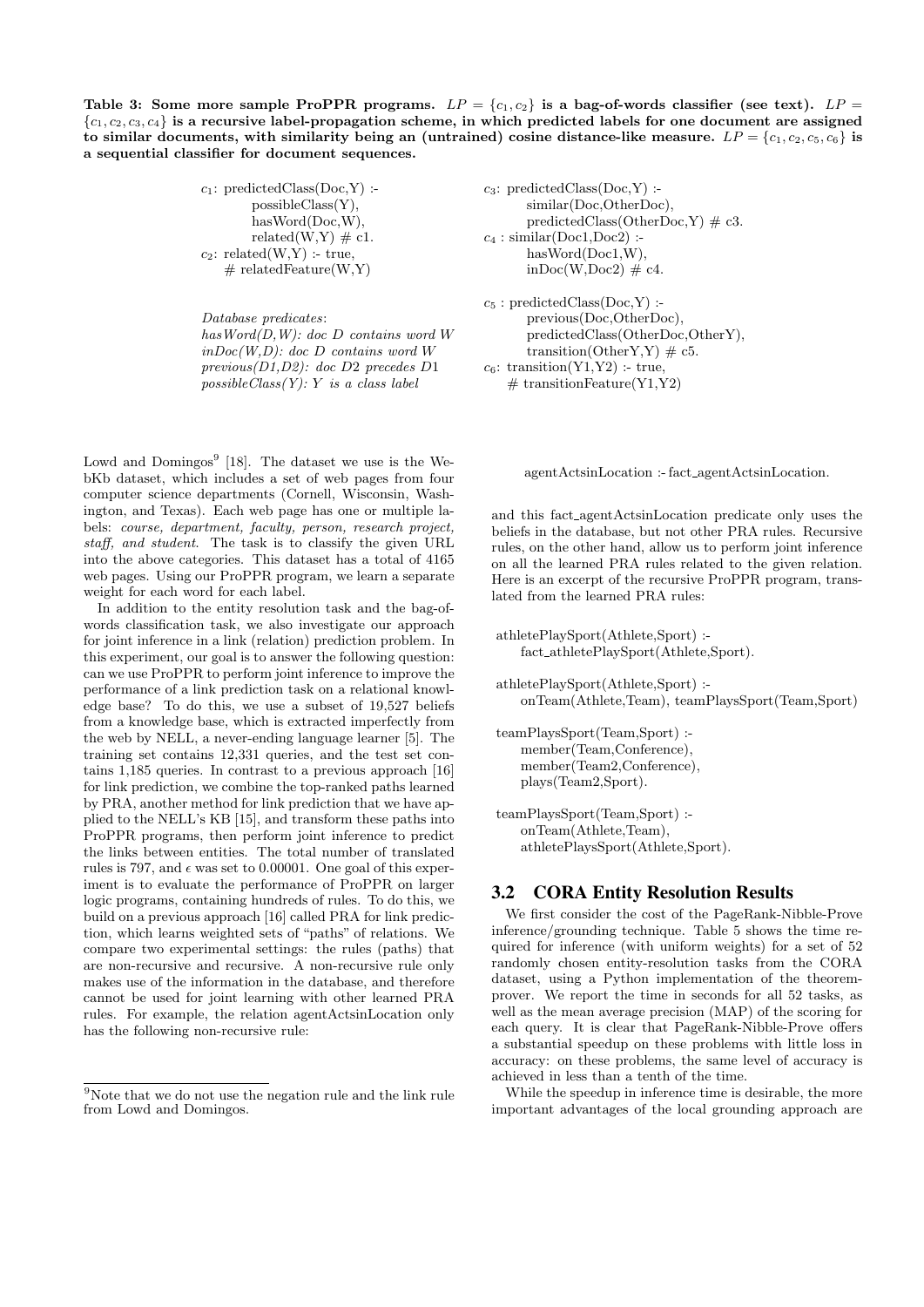Table 4: ProPPR program used for entity resolution.

| ---- <i>-----</i> -----                                                                              |                     |
|------------------------------------------------------------------------------------------------------|---------------------|
| samebib $(BC1, BC2)$ : author $(BC1, A1)$ , sameauthor $(A1, A2)$ , authorinverse $(A2, BC2)$        | $\#$ author.        |
| $samebib(BC1, BC2)$ :-title( $BC1,A1$ ), sametitle( $A1,A2$ ), titleinverse( $A2, BC2$ )             | $#$ title.          |
| samebib( $BC1, BC2$ ) :- venue( $BC1, A1$ ), samevenue( $A1, A2$ ), venue inverse( $A2, BC2$ )       | $\#$ venue.         |
| $samebib(BC1, BC2)$ : $samebib(BC1, BC3), samebib(BC3, BC2)$                                         | $#$ tcbib.          |
| sameauthor(A1,A2) :- has wordauthor(A1,W), has wordauthor inverse $(W, A2)$ , key author word $(W)$  | $\#$ authorword.    |
| sameauthor $(A1, A2)$ : - sameauthor $(A1, A3)$ , sameauthor $(A3, A2)$                              | $#$ teauthor.       |
| $same title(A1, A2)$ :- haswordtitle( $A1, W$ ), haswordtitleinverse( $W, A2$ ), keytitleword( $W$ ) | $#$ titleword.      |
| $same title(A1, A2)$ :- sametitle(A1,A3),sametitle(A3,A2)                                            | $\#$ tctitle.       |
| samevenue $(A1, A2)$ :- haswordvenue $(A1, W)$ , haswordvenueinverse $(W, A2)$ , keyvenueword $(W)$  | $#$ venueword.      |
| $same$ venue $(A1, A2)$ : $same$ venue $(A1, A3)$ , samevenue $(A3, A2)$                             | $#$ tcyenue.        |
| keyauthorword(W) : true                                                                              | $\#$ authorWord(W). |
| keytitleword(W) : true                                                                               | $\#$ titleWord(W).  |
| $key$ venueword $(W)$ :- true                                                                        | $\#$ venueWord(W).  |
|                                                                                                      |                     |

Table 5: Performance of the approximate PageRank-Nibble-Prove method on the Cora dataset, compared to the grounding by running personalized PageRank to convergence. In all cases  $\alpha' = 0.1$ .

| $\epsilon$      | MAP  | Time(sec) |
|-----------------|------|-----------|
| 0.0001          | 0.30 | 28        |
| 0.00005         | 0.40 | 39        |
| 0.00002         | 0.53 | 75        |
| 0.00001         | 0.54 | 116       |
| 0.000005        | 0.54 | 216       |
| power iteration | 0.54 | 819       |

Table 6: AUC results on CORA citation-matching.

|               | Cites | Authors | Venues | Titles |
|---------------|-------|---------|--------|--------|
| $MLN$ (Fig 1) | 0.513 | 0.532   | 0.602  | 0.544  |
| $MLN(S\&D)$   | 0.520 | 0.573   | 0.627  | 0.629  |
| $ProPR(w=1)$  | 0.680 | 0.836   | 0.860  | 0.908  |
| ProPPR        | 0.800 | 0.840   | 0.869  | 0.900  |

that (1) grounding time, and hence inference, need not grow with the database size and (2) learning can be performed in parallel, by using multiple threads for parallel computations of gradients in SGD. Figure 3 illustrates the first of these points: the scalability of the PageRank-Nibble-Prove method as database size increases. For comparison, we also show the inference time for MLNs with three inference methods: Gibbs refers to Gibbs sampling, Lifted BP is the lifted belief propagation method, and MAP is the maximum a posteriori inference approach. In each case the performance task is inference over 16 test queries.

Note that ProPPR's runtime is constant, independent of the database size: it takes essentially the same time for  $2^8 = 256$  entities as for  $2^4 = 16$ . In contrast, lifted belief propagation is around 1000 times slower on the larger database.

Figure 4 explores the speedup in learning (from grounded examples) due to multi-threading. The weight-learning is using a Java implementation of the algorithm which runs over ground graphs. The full CORA dataset was used in this experiment. As can be seen, the speedup that is obtained is nearly optimal, even with 16 threads running concurrently.



Figure 3: Run-time for inference on the Cora dataset using ProPPR (with a single thread) as a function of the number of entities in the database. The base of the log is 2.

We finally consider the effectiveness of weight learning. We train on the first four sections of the CORA dataset, and report results on the fifth. Following Singla and Domingos [27] we report performance as area under the ROC curve (AUC). Table 6 shows AUC on the test set used by Singla and Domingos for several methods. The line for MLN(Fig 1) shows results obtained by an MLN version of the program of Figure 1. The line MLN(S&D) shows analogous results for the best-performing MLN from [27]. Compared to these methods, ProPPR does quite well even before training (with unit feature weights,  $w=1$ ; the improvement here is likely due to the ProPPR's bias towards short proofs, and the tendency of the PPR method to put more weight on shared words that are rare (and hence have lower fanout in the graph walk.) Training ProPPR improves performance on three of the four tasks, and gives the most improvement on citation-matching, the most complex task.

The results in Table 6 all use the same data and evaluation procedure, and the MLNs were trained with the state-ofthe-art Alchemy system using the recommended commands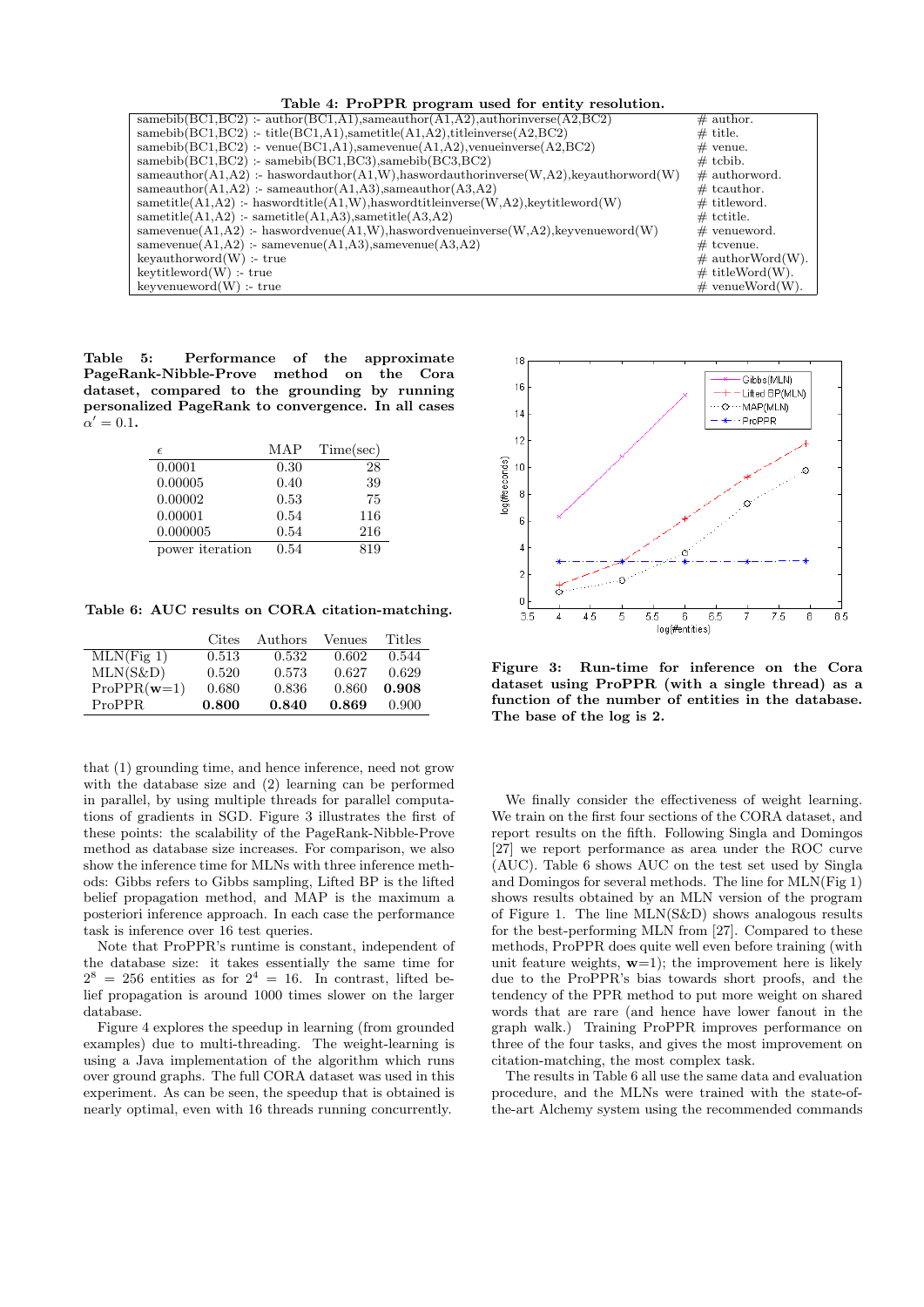

Figure 4: Performance of the parallel SGD method on CORA dataset. The  $x$  axis is the number of threads on a multicore machine, and the  $y$  axis is the speedup factor over a single-threaded implementation.

for this data (which is distributed with Alchemy<sup>10</sup>). However, we should note that the MLN results reproduced here are not identical to previous-reported ones [27]. Singla and Domingos used a number of complex heuristics that are difficult to reproduce—e.g., one of these was combining MLNs with a heuristic, TFIDF-based matching procedure based on canopies [19]. While the trained ProPPR model outperformed the reproduced MLN model in all prediction tasks, it outperforms the reported results from Singla and Domingos only on venue, and does less well than the reported results on *citation* and  $\alpha$ uthor<sup>11</sup>.

## 3.3 WebKb Classification Results

Similar to the evaluation of the entity resolution task, here we focus on three evaluations: the cost of inference as a function of the database size, the accuracy in the classification task, and the speedup in the learning due to multi-threading.

We show the cost of inference as a function of database size on the WebKb dataset in the Figure 5. In this experiment, we fix the number of test queries, and vary the number of entities in the database. We see that the run time for ProPPR is independent of the size of the database: it takes the same amount of time for ProPPR to perform inference for  $2^{10} = 1024$  entities as for  $2^4 = 16$  entities. However, this is not the case for inference in the Markov logic network. We see that when the size of the database is small, all of the approaches have similar run time, but when there are 1024 entities in the database, the run time of each method diverges significantly. The result is consistent with those of the CORA experiments.

We also consider the accuracy of the ProPPR language on the Webkb dataset. We use exactly the same crossvalidation experimental settings that previous work use [18,



Figure 5: Run-time for inference on the WebKb dataset using ProPPR (with a single thread) as a function of the number of entities in the database. The base of the log is 2.

13]: in each fold, for the four universities, we train on the three, and report result on the fourth. In Table 7, we show the detailed AUC results of each fold, as well as the averaged results<sup>12</sup>. First, we see that if we do not perform weight learning, the averaged result is equivalent to a random baseline. As reported by Gutmann et al. [13], the ProbLog approach obtains an AUC of 0.606 on the dataset. The voted perceptron algorithm (MLN VP, AUC  $\approx 0.605$ ) and the contrastive divergence algorithm (MLN CD, AUC  $\approx 0.604$ ) reported by Lowd and Domingos [18] are within the same range as ProbLog. When using the conjugate gradients approach, the MLN (CG) achieved an AUC of 0.730. When comparing to the trained version of ProPPR on the same dataset, we see that ProPPR obtains an AUC of 0.797, which outperforms all the results reported by ProbLog and MLN.

Finally, we consider the speedup in learning due to multithreading on the WebKb dataset. Learning time averages about 950 seconds with a single thread, but this can be reduced to only two minutes if 16 threads are used. For comparison, Lowd and Domingos report that around 10,000 seconds were needed to obtain the best results were obtained for MLNs. The multi-threaded speed up performance on different sections of the WebKb dataset is shown in Table 8.

#### 3.4 NELL Link Prediction Results

The accuracy results on the NELL link-prediction task are shown in Table 9. We observe that when not performing joint inference with the learned top-ranked paths, ProPPR obtains an AUC of 0.858. However, when using these rules for joint learning, we observe an AUC of 0.916 when using ProPPR. The total time for joint inference with 797 rules is 13 minutes.

## 4. RELATED WORK

<sup>10</sup>http://alchemy.cs.washington.edu

 $11$ Performance on *title* matching is not reported by Singla and Domingos.

 $12$ Note that both [18, 13] do not show the detailed breakdown of the results on WebKb dataset.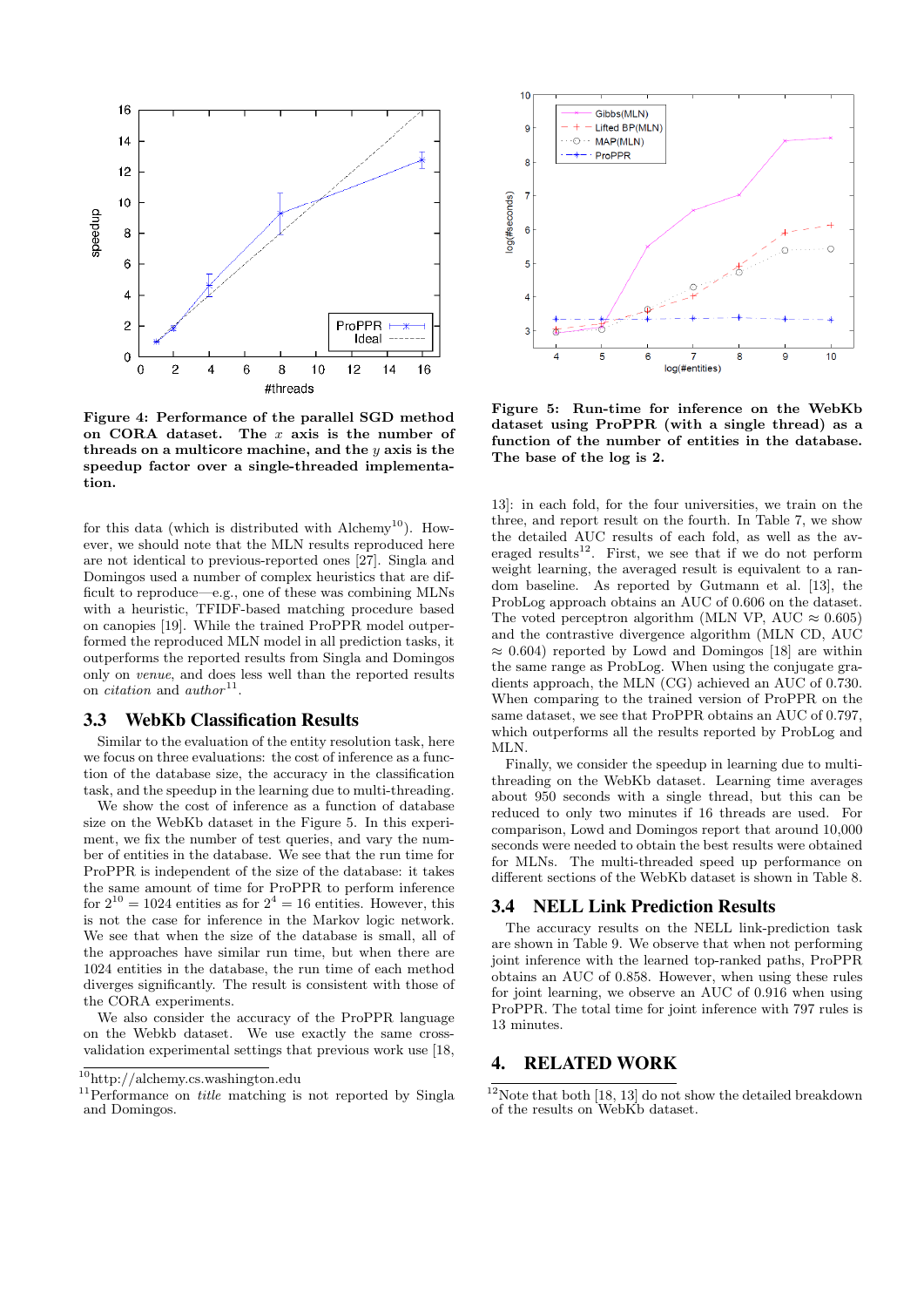Table 7: AUC results on the WebKb classification task. Co.: Cornell. Wi.: Wisconsin. Wa.: Washington. Te.: Texas.

|                 | Co.   | Wi.   | Wa.   | Te.                      | Avg.  |
|-----------------|-------|-------|-------|--------------------------|-------|
| ProLog $[13]$   |       |       |       |                          | 0.606 |
| $MLN$ (VP) [18] |       |       |       | $\overline{\phantom{0}}$ | 0.605 |
| $MLN$ (CD) [18] |       |       |       |                          | 0.604 |
| $MLN$ (CG) [18] |       |       |       |                          | 0.730 |
| $ProPR(w=1)$    | 0.501 | 0.495 | 0.501 | 0.505                    | 0.500 |
| <b>ProPPR</b>   | 0.785 | 0.779 | 0.795 | 0.828                    | 0.797 |

Table 8: Detailed Performance (seconds) of the parallel SGD method of ProPPR on the WebKb dataset. Co.: Cornell. Wi.: Wisconsin. Wa.: Washington. Te.: Texas.

| #Threads | Co.    | Wi.   | Wa.    | Te.    | Avg.  |
|----------|--------|-------|--------|--------|-------|
|          | 1190.4 | 504.0 | 1085.9 | 1036.4 | 954.2 |
| 2        | 594.9  | 274.5 | 565.7  | 572.5  | 501.9 |
| 4        | 380.6  | 141.8 | 404.2  | 396.6  | 330.8 |
| 8        | 249.4  | 94.5  | 170.2  | 231.5  | 186.4 |
| 16       | 137.8  | 69.6  | 129.6  | 141.4  | 119.6 |

Although we have chosen here to compare mainly to MLNs [25, 27], ProPPR represents a rather different philosophy toward language design: rather than beginning with a highlyexpressive but intractable logical core, we begin with a limited logical inference scheme and add to it a minimal set of extensions that allow probabilistic reasoning, while maintaining stable, efficient inference and learning. While ProPPR is less expressive than MLNs (for instance, it is limited to definite clause theories) it is also much more efficient. This philosophy is similar to that illustrated by probabilistic similarity logic (PSL) [4]; however, unlike ProPPR, PSL does not include a "local" grounding procedure, which leads to small inference problems, even for large databases. Our work also aligns with the lifted personalized PageRank [1] algorithm, which can be easily incorporated as an alternative inference algorithm in our language.

Technically, ProPPR is most similar to stochastic logic programs (SLPs) [9]. The key innovation is the integration of a restart into the random-walk process, which, as we have seen, leads to very different computational properties.

There has been some prior work on reducing the cost of grounding probabilistic logics: notably, Shavlik et al [26] describe a preprocessing algorithm called FROG that uses various heuristics to greatly reduce grounding size and inference cost, and Niu et al [20] describe a more efficient bottomup grounding procedure that uses an RDBMS. Other methods that reduce grounding cost and memory usage include "lifted" inference methods (e.g., [29]) and "lazy" inference methods (e.g., [28]); in fact, the LazySAT inference scheme for Markov networks is broadly similar algorithmically to PageRank-Nibble-Prove, in that it incrementally extends a network in the course of theorem-proving. However, there is no theoretical analysis of the complexity of these methods, and experiments with FROG and LazySAT suggest that they still lead to a groundings that grow with DB size, albeit more slowly.

ProPPR is also closely related to the PRA, learning algorithm for link prediction [15], like ProPPR, PRA uses

Table 9: AUC results on the NELL link prediction task.

|                                 | AUC   |
|---------------------------------|-------|
| ProPPR(Non-recursive PRA rules) | 0.858 |
| ProPPR(Recursive PRA rules)     | 0.916 |

random walk processes to define a distribution, rather than some other forms of logical inference, such as belief propagation. In this respect PRA and ProPPR appear to be unique among probabilistic learning methods; however, this distinction may not be as great as it first appears, as it is known there are close connections between personalized PageRank and traditional probabilistic inference schemes <sup>13</sup>. PRA, however, is much more limited than ProPPR: PRA uses random-walk methods to approximate logical inference. The set of "inference rules" learned by PRA corresponds roughly to a logic program in a particular form—namely, the form

$$
p(S,T) \leftarrow r_{1,1}(S, X_1), \ldots, r_{1,k_1}(X_{k_1-1}, T).
$$
  

$$
p(S,T) \leftarrow r_{2,1}(S, X_1), \ldots, r_{2,k_2}(X_{k_2-1}, T).
$$

ProPPR allows much more general logic programs. However, unlike PRA, we do not consider the task of searching for new logic program clauses.

#### 5. CONCLUSIONS

We described a new probabilistic first-order language which is designed with the goal of highly efficient inference and rapid learning. ProPPR takes Prolog's SLD theoremproving, extends it with a probabilistic proof procedure, and then limits this procedure further, by including a "restart" step which biases the system to short proofs. This means that ProPPR has a simple polynomial-time proof procedure, based on the well-studied personalized PageRank (PPR) method.

Following prior work on PPR-like methods, we designed a local grounding procedure for ProPPR, based on local partitioning methods [2], which leads to an inference scheme that is an order of magnitude faster that the conventional poweriteration approach to computing PPR, takes time  $O(\frac{1}{\epsilon \alpha'})$ , independent of database size. This ability to "locally ground" a query also makes it possible to partition the weight learning task into many separate gradient computations, one for each training example, leading to a weight-learning method that can be easily parallelized. In our current implementation, an additional order-of-magnitude speedup in learning is made possible by parallelization. Experimentally, we showed that ProPPR performs well on an entity resolution task, a classification task, and a joint inference task. The cost of the inference is independent of the data size, and the speedup in learning is made possible due to multi-threading.

#### *Acknowledgements*

We are grateful to anonymous reviewers for useful comments. This work was sponsored in part by DARPA grant FA87501220342 to CMU and a Google Research Award.

<sup>&</sup>lt;sup>13</sup>For instance, it is known that personalized PageRank can be used to approximate belief propagation on certain graphs [8].